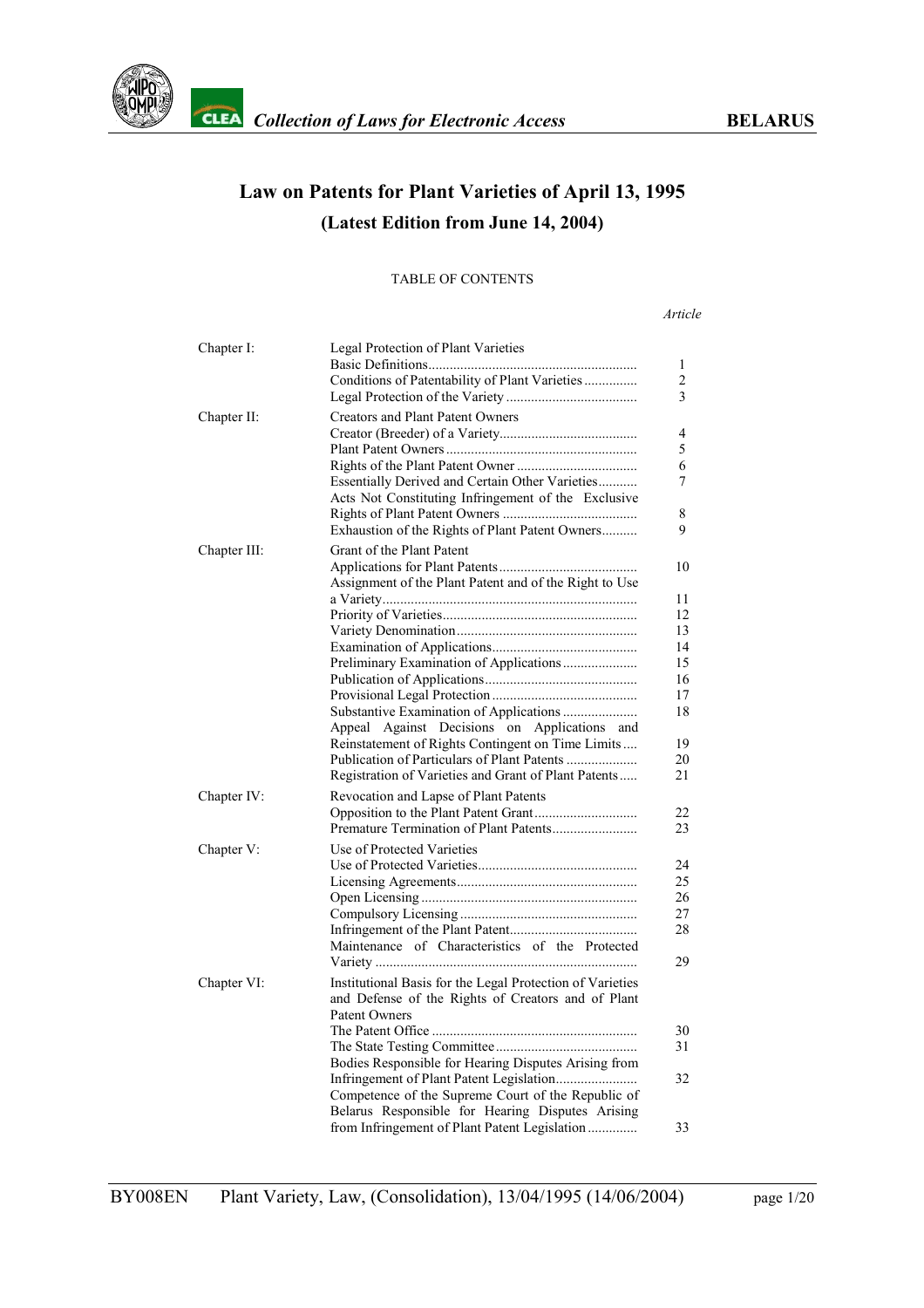

|              | Liability for Infringement of Creator's (Breeder's)<br>Rights.                                             | 34<br>35 |
|--------------|------------------------------------------------------------------------------------------------------------|----------|
|              | Liability for Infringement of Plant Patent Legislation                                                     | 36       |
| Chapter VII: | <b>Final Provisions</b>                                                                                    |          |
|              |                                                                                                            | 37       |
|              |                                                                                                            | 38       |
|              | Rights of Foreign Natural and Legal Persons and of                                                         | 39       |
|              | Rights of Enterprises Established in the Republic of                                                       |          |
|              |                                                                                                            | 40       |
|              |                                                                                                            | 41       |
|              | Effects in Belarus of Author's Certificates, Certificates                                                  |          |
|              | or Applications under the Regulations for the Legal<br>Protection of New Varieties of Plants in the Soviet |          |
|              | Union                                                                                                      | 42       |
|              |                                                                                                            | 43       |
|              | Institutional and Legal Procedures for Enacting this                                                       |          |
|              |                                                                                                            | 44       |

This Law governs the economic and moral relations arising from the breeding (discovering, developing), legal protection and use of patented plant varieties.

This Law shall apply to varieties of plants included in a list to be established by the Government of the Republic of Belarus.

#### **Chapter I Legal Protection of Plant Varieties**

#### *Basic Definitions*

<span id="page-1-0"></span>**1.** The terms used in this Law shall mean the following:

1. "harvested material"—entire plants or parts of plants disposed of for the purposes other than reproduction of a variety;

2. "propagating material"—plants, seeds, seedlings, bulbs or any other parts of plants intended for the purposes of multiplication;

3. "creator (breeder) of a variety"—the person who, by his creative activity, bred the variety;

4. "variety"—a plant grouping which, irrespective of whether the conditions of patentability are fully met, can be defined by the expression of the characteristics resulting from a given genotype or combination of genotypes, and can be distinguished from any other plant grouping of the same botanical taxon by the expression of at least one of the said characteristics. The variety may be represented by a plant or by two or more plants, or by a part or by two or more parts of a plant, provided that the part or the parts in question may be used for reproduction of entire plants of the variety.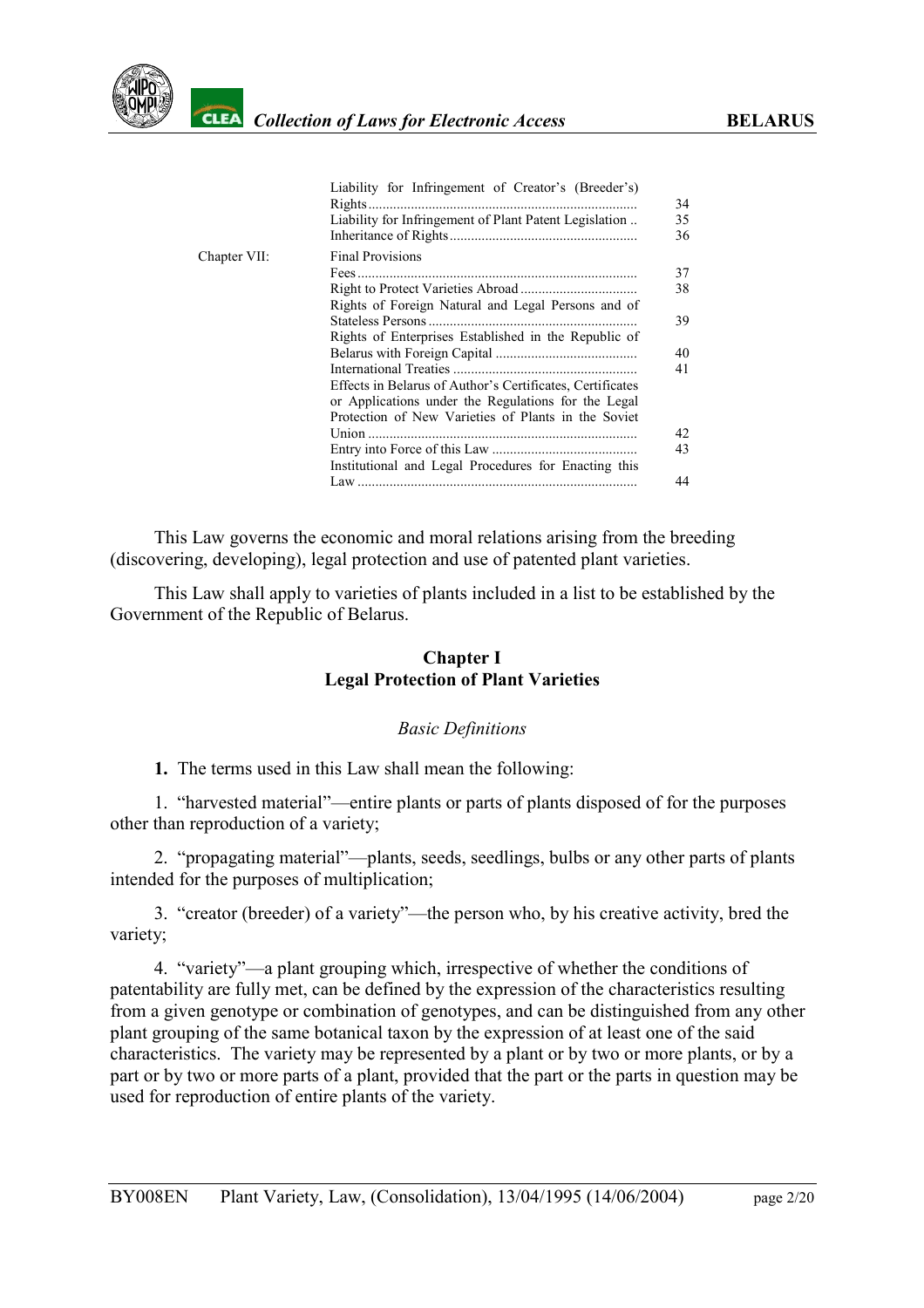5. "protected variety"—a variety registered in the State Register of Protected Varieties of the Republic of Belarus (hereinafter referred to as "the Register of Protected Varieties").

### *Conditions of Patentability of Plant Varieties*

<span id="page-2-0"></span>**2.** A variety shall be granted legal protection if it is new, distinct, uniform and stable.

A variety shall be considered to be new if, at the date of filing of the application for the grant of a patent for variety (hereinafter referred to as "the application"), propagating or harvested material of the variety itself has not yet been sold or otherwise disposed of to others, by or with the consent of the breeder or that of his successor in title, for purposes of exploitation of the variety in the territory of the Republic of Belarus earlier than one year before that date, and in the territory of any other State earlier than four years. In the case of trees and of vines the variety itself may have been sold or otherwise disposed of by foreign natural and legal persons for up to six years before the date of filing of the application.

A variety shall be considered to be distinct if it is clearly distinguishable from any other variety whose existence is a matter of common knowledge at the time of filing of the application.

Common knowledge of another variety may be established by reference to the fact that it is public knowledge that another variety is produced, reproduced, conditioned for the purpose of propagating, stocked for any of the above-mentioned purposes, offered for sale, sold, exported or imported.

If an application for the protection of a variety has been filed in any other State, that variety shall be deemed to have been a matter of common knowledge, provided that a plant patent, a breeder's right or any similar title of protection has been granted as a result of that application or that the said variety has been entered in an official register of varieties.

A variety shall be considered to be uniform if, having regard to the particular features of its propagation, its plants are sufficiently uniform in their characteristics.

A variety shall be considered to be stable if its essential characteristics remain unchanged after repeated propagation or, in the case of a particular cycle of propagation, at the end of each such cycle.

The essential characteristics which permit a variety to be defined and distinguished (morphological and/or physiological or any other) shall, in any case, be capable of precise description.

### *Legal Protection of the Variety*

<span id="page-2-1"></span>**3.** Rights in varieties shall be protected by the State and attested to by a patent for variety (hereinafter referred to as "the plant patent").

A plant patent shall be granted by the authorized organization for protection of rights on intellectual property objects and attest the authorship of the variety, the priority date of the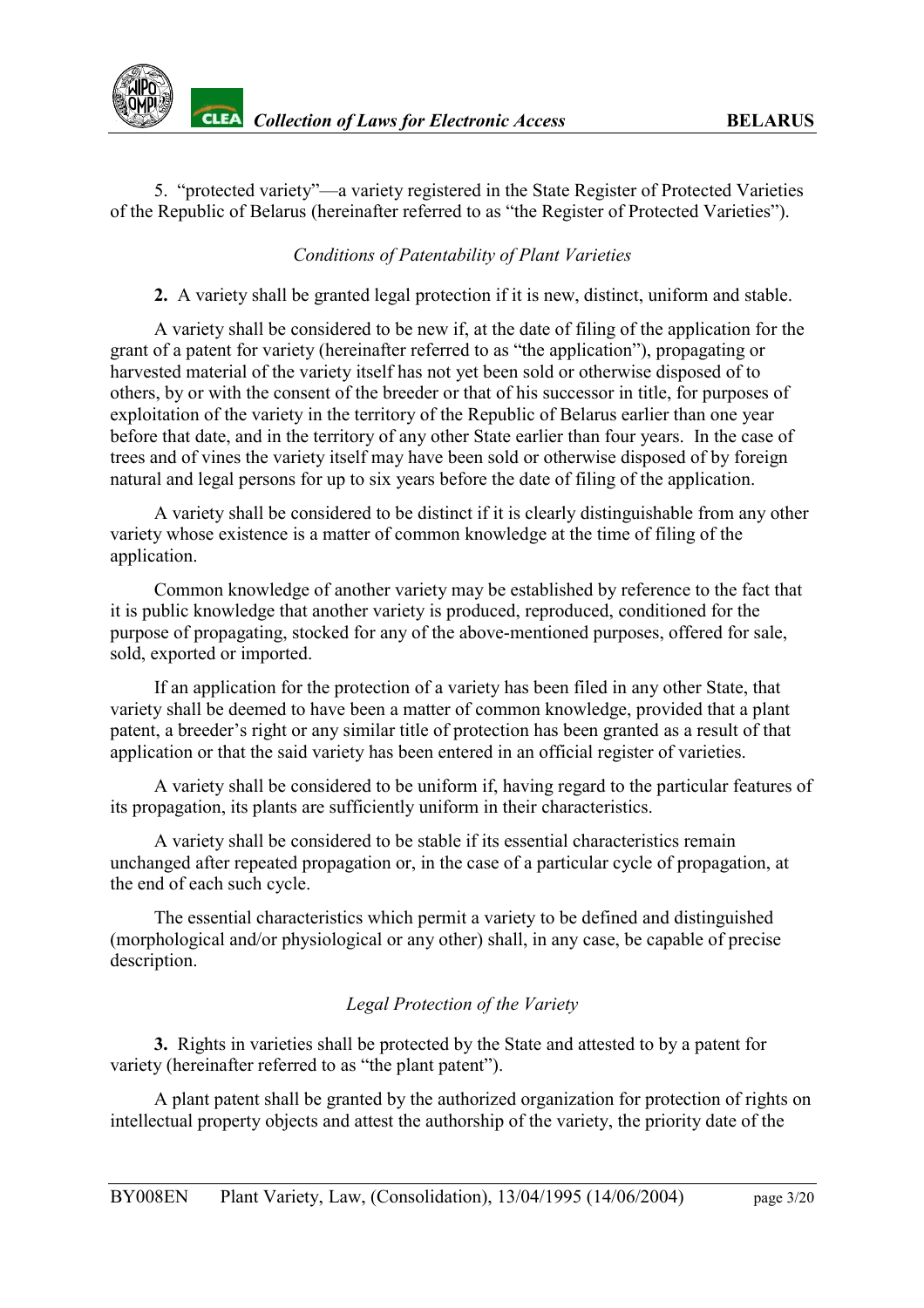variety and the exclusive right of the owner of the plant patent to use the variety, except for limitations specified in this Law.

A plant patent shall have a term of 25 years as from the date of registration of the variety in the Register of Protected Varieties.

The scope of the legal protection of a variety shall be determined by the official description of the variety entered in the Register of Protected Varieties.

The official description of a variety shall contain the morphological, physiological and other characteristics of the variety on which the grant of the plant patent is based; and which are determined by the authorized organization for testing and protection of plant varieties.

#### **Chapter II Creators and Plant Patent Owners**

### *Creator (Breeder) of a Variety*

<span id="page-3-0"></span>**4.** The natural person whose creative work has resulted in a variety shall be recognized as the creator (breeder) thereof.

Where a variety is the result of the joint creative work of two or more natural persons, all those persons shall be recognized as the joint creators thereof. The conditions for exercising the rights in the variety shall be determined by agreement between them.

Natural persons who have not made any personal creative contribution to the breeding of the variety, but have merely provided the creator (or joint creators) with technical, organizational or material assistance, or have helped in the securing of rights in the variety, shall not be recognized as joint creators.

The authorship of a variety shall be an inalienable personal right. That right shall enjoy protection by the State of unlimited duration.

The creator of a variety who is not the owner of the plant patent shall receive remuneration from the owner of the plant patent on the basis of agreement between them.

#### *Plant Patent Owners*

<span id="page-3-1"></span>**5.** A plant patent shall be granted:

– to the creator (or joint creators) of the variety;

– to the natural and/or legal person (or persons) who, subject to the existence of a contract, is or are mentioned by the creator (or joint creators) in the application or in the request filed with the Patent Authority prior to the registration of the variety in the Register of Protected Varieties;

– to the successor in title of the creator of the variety.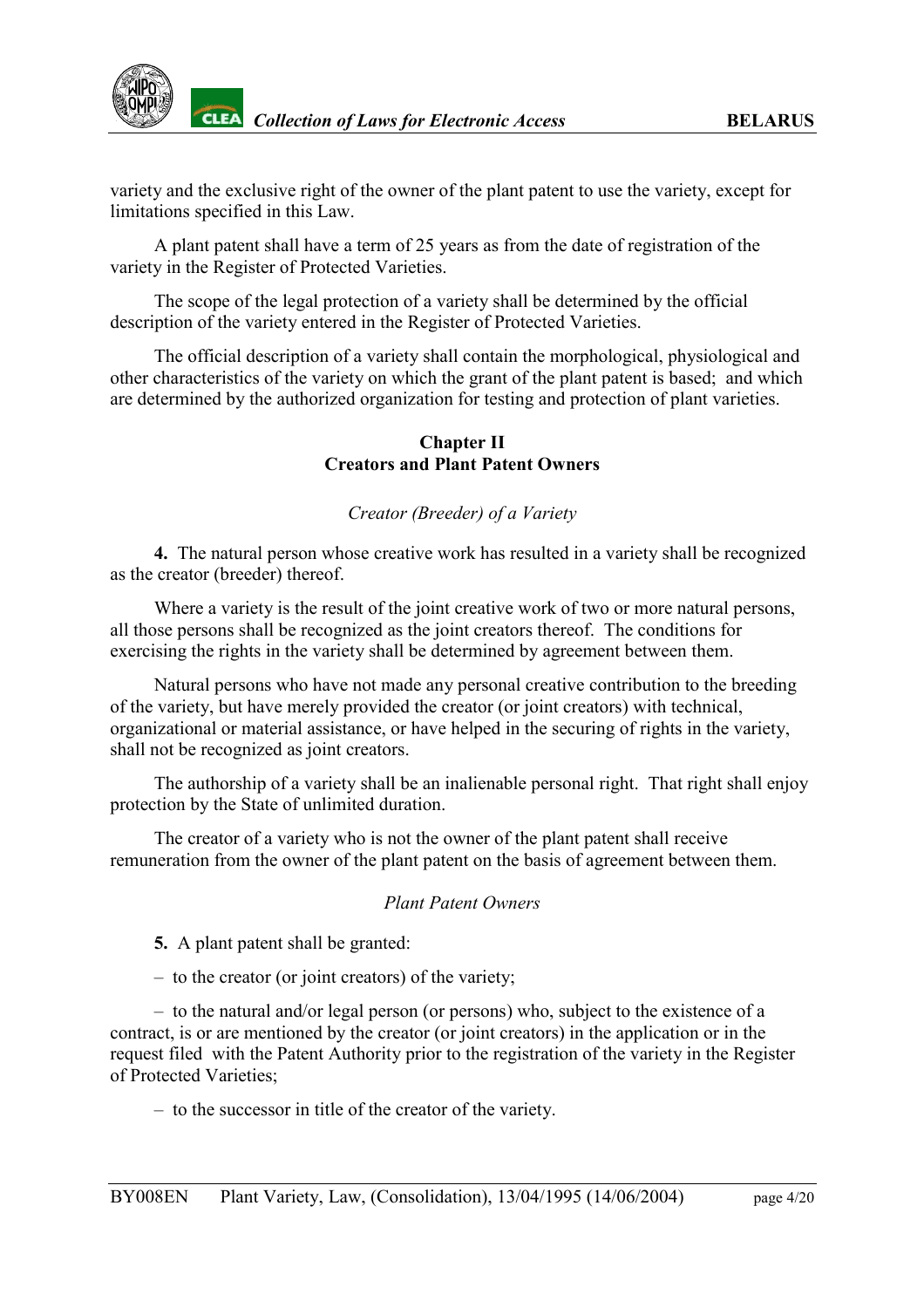

Where a salaried employee (hereinafter referred to as "the employee") creates a service variety in the course of an assignment entrusted to him by his employer, the plant patent shall be granted to the employer, on condition that the employee and the employer have entered into a contract that so provides.

A variety shall be deemed a service variety (a variety bred in the line of duty) if the variety relates to the employer's area of activity, and if the employee has created it in connection with the work forming part of his duties, or if the employee has created it using knowledge or means that were put at his disposal by the employer.

In such a case the employee shall be bound to inform his employer in writing of the service variety that he has created. The employer, in turn, shall inform the employee in writing, within three months following the date on which he received the said information from him, whether he intends to apply for a plant patent. If the employee and the employer have not concluded a contract concerning the right to the plant patent or if the employer has chosen not to apply for a plant patent or has missed to respond within the three-month period, the plant patent shall be granted to the employee who created the variety. In such case, the employer shall be entitled to use the variety under the conditions specified in a licensing agreement.

Other relations arising from the creating of a variety by an employee shall be regulated by the legislation of the Republic of Belarus.

#### *Rights of the Plant Patent Owner*

<span id="page-4-0"></span>**6.** The following acts in respect of propagating material of the protected variety shall require the authorization of the owner of the plant patent:

- production or reproduction (multiplication);
- conditioning for the purpose of propagation;
- offering for sale;
- selling or other marketing;
- exporting;
- importing;
- stocking for any of the purposes mentioned in the above subparagraphs.

The owner of the plant patent may, at his discretion, make any such authorization subject to conditions and limitations.

The performance of acts referred to in the first paragraph of this Article in respect of harvested material obtained through the unauthorized use of propagating material of the protected variety shall also require the authorization of the owner of the plant patent, unless the owner of the plant patent has had reasonable opportunity to exercise his right in relation to the said propagating material.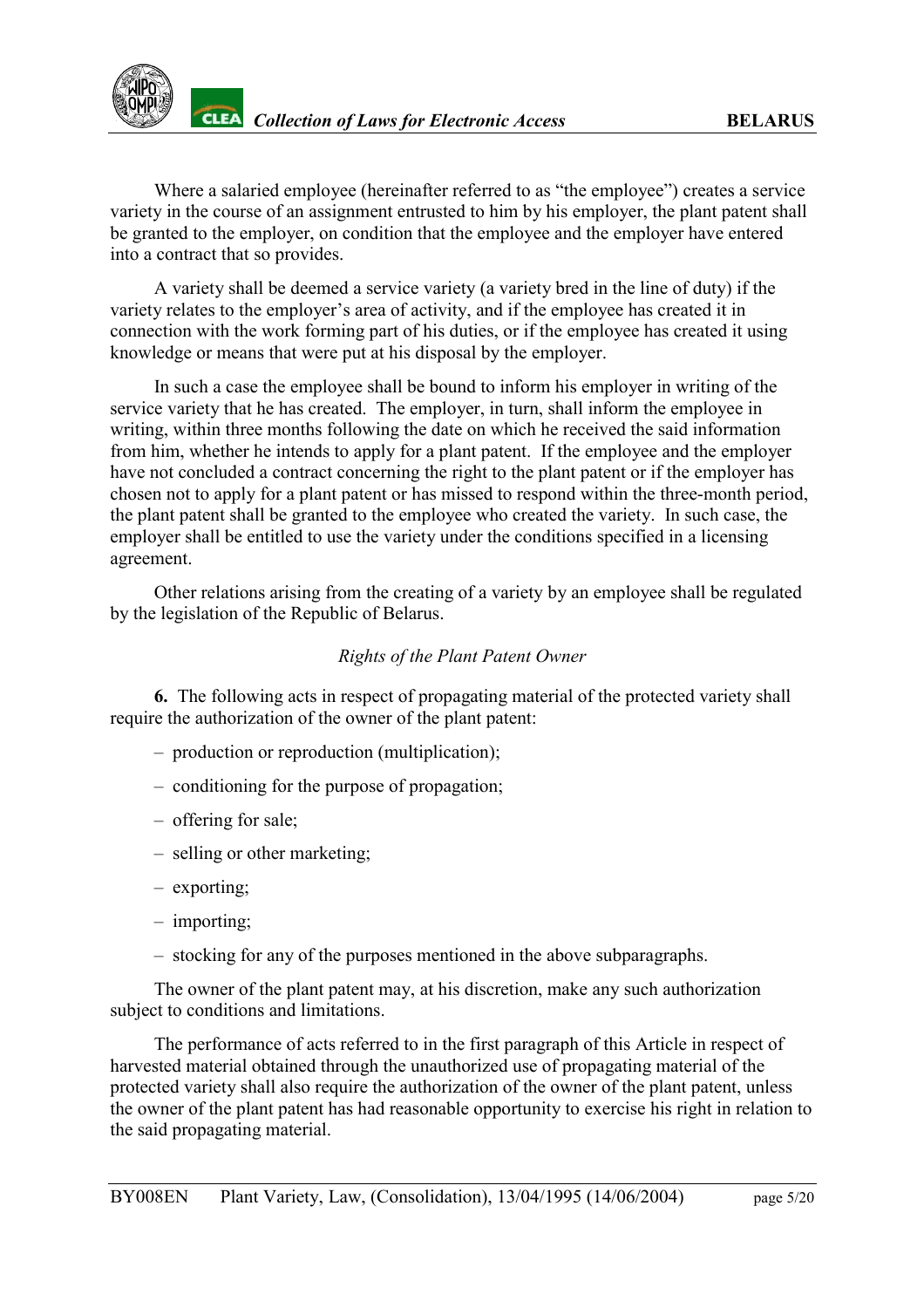### *Essentially Derived and Certain Other Varieties*

<span id="page-5-0"></span>**7.** The provisions of Article 6 of this Law shall also apply in relation to:

– varieties which are essentially derived from the protected variety, where the protected variety is not itself an essentially derived variety;

– varieties which are not clearly distinguishable in accordance with Article 2 from the protected variety; and

– varieties whose production requires the repeated use of the protected variety.

A variety shall be deemed to be essentially derived from another variety ("the initial variety") when:

– it is predominantly derived from the initial variety, or from a variety that is itself predominantly derived from the initial variety, while retaining the expression of the essential characteristics that result from the genotype or combination of genotypes of the initial variety;

– it is clearly distinguishable from the initial variety and, except for the differences which result from the act of derivation, it conforms to the initial variety in the expression of the essential characteristics that result from the genotype or combination of genotypes of the initial variety.

Essentially derived varieties may be obtained in particular by the selection of a natural or induced mutant, or of a somaclonal mutant, the selection of a mutant individual from plants of the initial variety, backcrossing, or transformation by genetic engineering.

> *Acts Not Constituting Infringement of the Exclusive Rights of Plant Patent Owners*

<span id="page-5-1"></span>**8.** The following acts shall not be considered infringements of the exclusive right of the plant patent owner to use a protected variety:

– acts done privately and for non-commercial purposes;

– acts done for experimental purposes;

– acts done for the purpose of breeding other varieties, and, except where the provisions of Article 7 of this Law apply, acts referred to in Article 6 of this Law in respect of such other varieties.

### *Exhaustion of the Rights of Plant Patent Owners*

<span id="page-5-2"></span>**9.** The plant patent owner's rights shall not extend to acts concerning any material of a protected variety which has been sold or otherwise marketed by the owner of the plant patent or with his consent in the territory of the Republic of Belarus or which has been exported by him into a country which does not protect varieties of the botanical species to which the protected variety belongs for processing or final consumption purposes.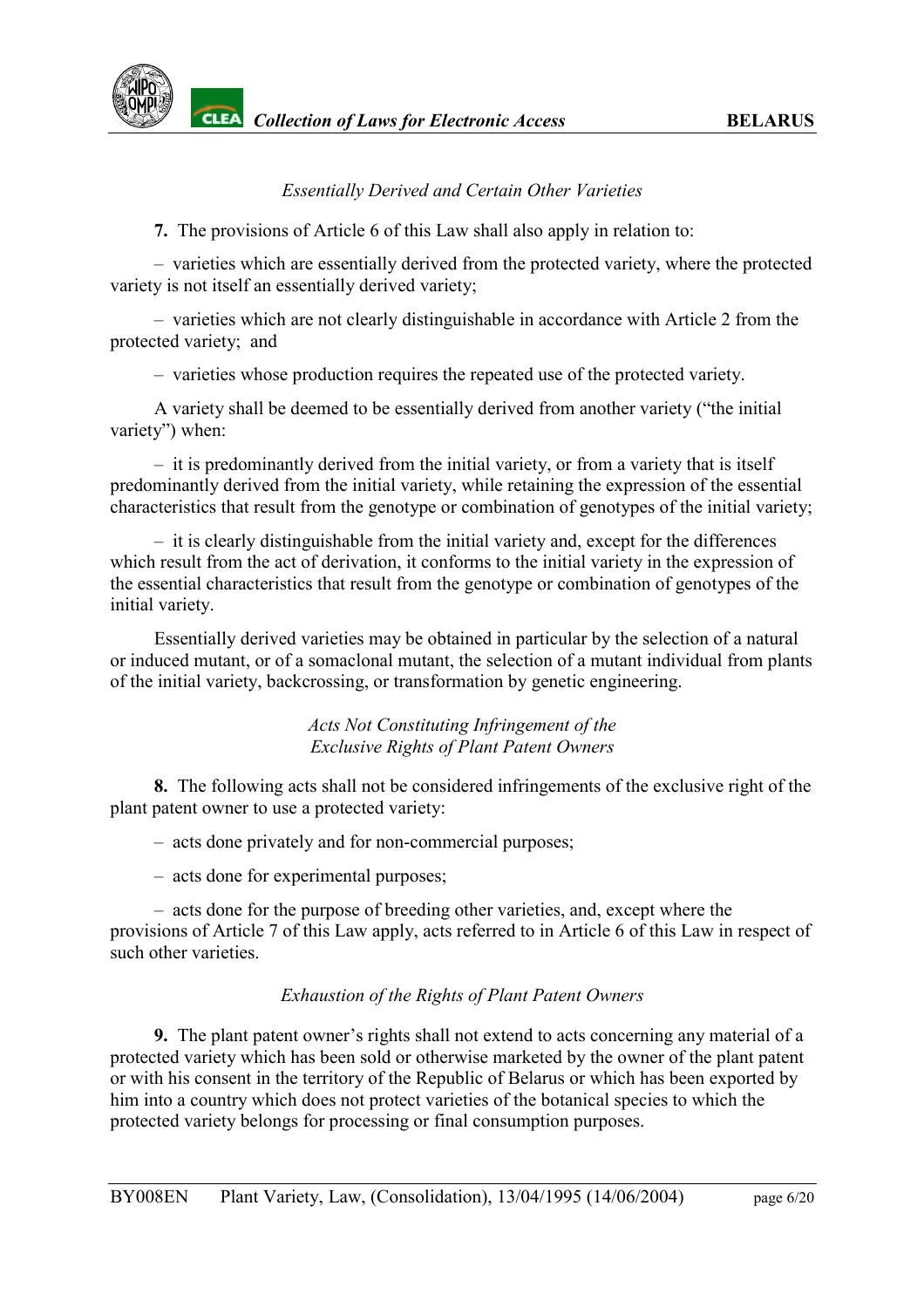

The provisions of the first paragraph of this Article shall not apply where the sale or any other forms of marketing involve further propagation of the variety in question or an export of plant material of the variety to enable the propagation of the variety in a country which does not protect varieties of the plant genus or species to which the variety belongs.

### **Chapter III Grant of the Plant Patent**

#### *Applications for Plant Patents*

<span id="page-6-0"></span>**10.** The application for the grant of a plant patent shall be filed with the Patent Office:

– by the creator (breeder) of the variety;

– by the employer, if the conditions set out in the second paragraph of Article 5 of this Law are satisfied;

– by the natural or legal person to whom the creator or the employer has contractually assigned the right to file an application or to whom such right has been transferred by succession.

An application may be filed through a patent attorney registered with the Patent Office or through an authorized agent resident in the Republic of Belarus.

Natural persons and stateless persons residing outside the Republic of Belarus or legal persons having their headquarters in a foreign country shall be required, for the grant and maintenance of plant patents in the Republic of Belarus, to act through patent attorneys or authorized agents.

The application shall relate to one variety only and shall contain:

– a request for the grant of a plant patent in the form to be prescribed by the Patent Office;

– a completed technical questionnaire to be prescribed by the Patent Office;

– powers of attorney, where the application is filed through a patent attorney or an authorized agent;

– proof of payment of the prescribed fee or of circumstances affording entitlement to exemption from payment or to a partial reduction in the amount of the fee.

The conditions to be satisfied by the elements of the application and the contents thereof shall be determined by the Patent Office.

For the purposes of the examination of the variety for which the application was filed, the Patent Office may require the creator to furnish other necessary documents or plant material.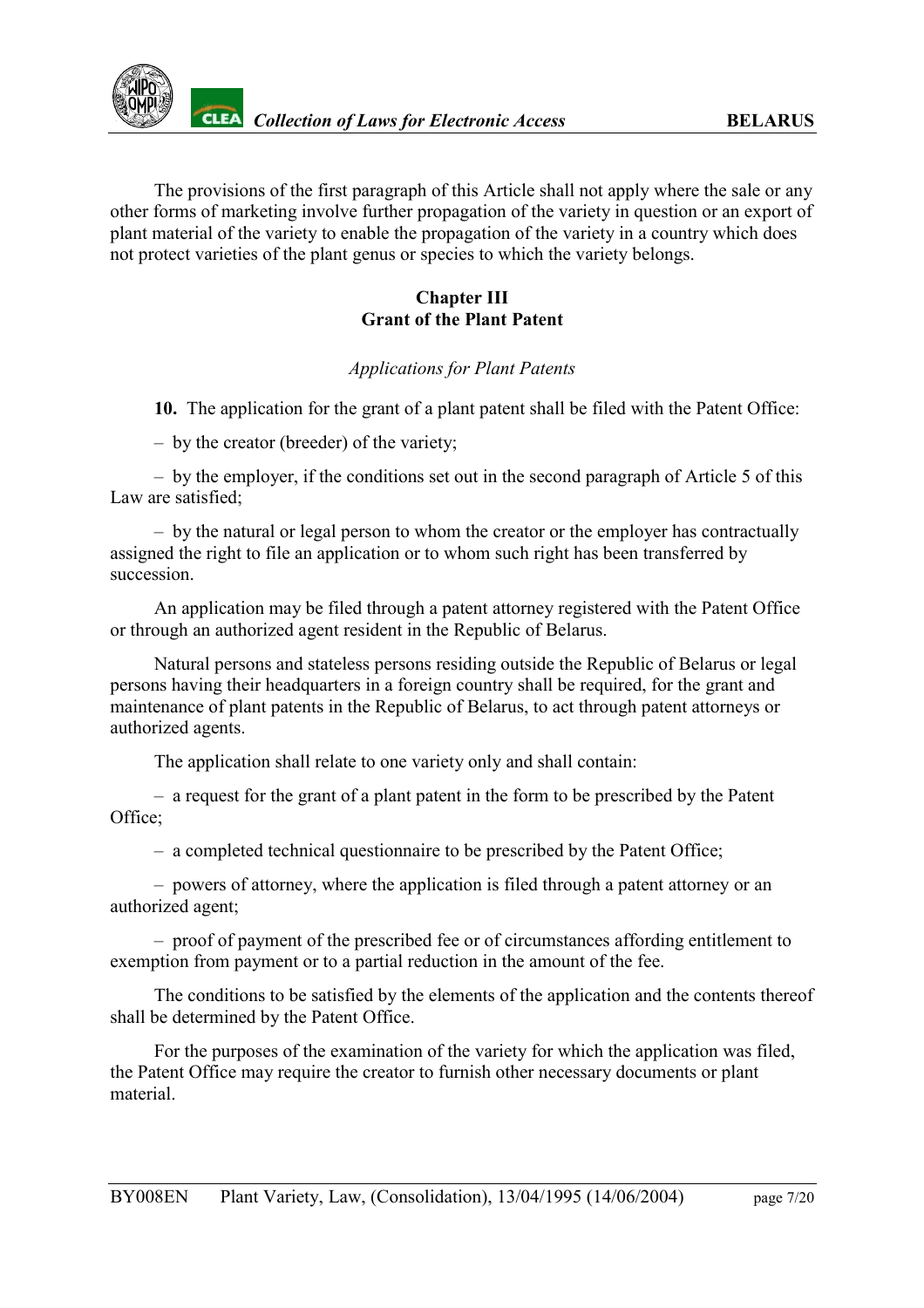

### *Assignment of the Plant Patent and of the Right to Use a Variety*

<span id="page-7-0"></span>**11.** The plant patent and the right to use a variety afforded by the plant patent may be assigned by contract to any natural or legal person.

The plant patent assignment contract and the contract assigning the right to use the variety (licensing contract) shall be registered with the Patent Office, failing which it shall be deemed null and void.

### *Priority of Varieties*

<span id="page-7-1"></span>**12.** The priority of a variety shall be determined by the date of receipt at the Patent Office of an application containing the elements referred to in the fourth paragraph of Article 10 of this Law.

The priority of a variety may be determined by the filing date of the first application in a State with which the Republic of Belarus is party to a bilateral or international multilateral agreement for the protection of plant varieties if the application claiming priority is filed with the Patent Office within 12 months of that date.

An applicant who wishes to benefit from the right of priority based on the first application shall be required to state the fact when filing the application with the Patent Office and submit a copy of the documents which constitute the first application, certified to be a true copy by the authority with which the first application was filed, and also samples or other evidence that the variety which is the subject matter of the two applications is the same, within a period of three months.

Where the first application is rejected or withdrawn, the applicant shall be allowed a period of two years after the filing date of that application, in which to furnish any necessary document or material required for the purposes of the examination.

#### *Variety Denomination*

<span id="page-7-2"></span>**13.** The variety shall be designated by a denomination which will be its genetic designation.

The denomination of a variety must be short. It must enable the variety to be identified. It must be different from every denomination which designates an existing variety of the same botanical species or of a closely related species. It must not be liable to mislead or to cause confusion concerning the characteristics, value or identity of the variety, or the identity of the creator or of the owner of the plant patent.

The denomination of a new variety shall be submitted by the applicant to the Patent Office. If it is found that such denomination does not satisfy the requirements of the first and second paragraphs of this Article, the Patent Office shall refuse to register it and shall require the applicant to propose another denomination within a period of two months.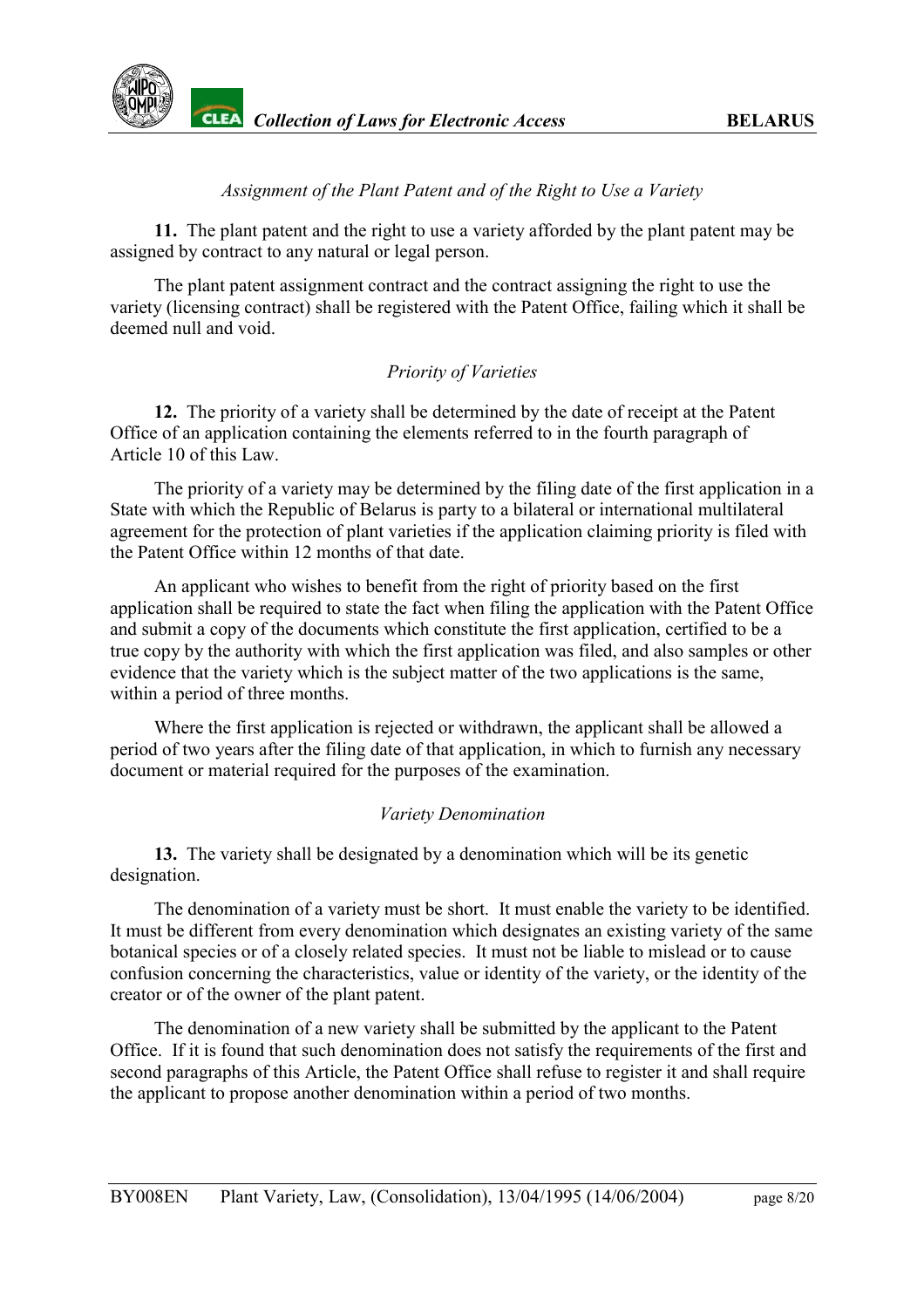

**THE** *Collection of Laws for Electronic Access* **BELARUS** 

The denomination shall be registered in the Register of Protected Varieties at the same time as the protected variety is registered therein.

When a protected variety is offered for sale or otherwise marketed, it shall be permitted to associate a trade mark, trade name or other similar indication with a registered variety denomination, provided that, if such an indication is so associated, the denomination must nevertheless be easily recognizable.

Any person who offers for sale or markets propagating material of a protected variety shall be obliged to use the denomination of that variety within the territory of the Republic of Belarus or within the territory of any State with which the Republic of Belarus is party to a bilateral or international multilateral agreement for the protection of plant varieties, even after the expiration of the term of the plant patent in that variety, except where prior rights of third persons prevent such use.

Prior rights of third persons in a trade mark, trade name or other similar indication, when in possession of third persons who are not applicants, shall not be affected.

If, by reason of a prior right, the use of the denomination of a variety is forbidden to a person who is obliged to use it, the Patent Office shall require the owner of the plant patent to submit another denomination for the variety.

A variety submitted to the Patent Office must be submitted to any State with which the Republic of Belarus is party to a bilateral or international multilateral agreement for the protection of plant varieties under the same denomination. The denomination so submitted shall be registered by the Patent Office, unless it considers the denomination unsuitable by virtue of the first and second paragraphs of this Article.

#### *Examination of Applications*

<span id="page-8-0"></span>**14.** The examination of an application, which shall consist in a preliminary examination and a substantive examination, shall be carried out by the Patent Office in accordance with this Law and with the implementing regulations established by the Patent Office.

The applicant shall have the right, at his own initiative or when invited to do so by the official patent examiner, to intervene in person or through his patent attorney or authorized agent in order to settle questions raised in the course of the preliminary examination and the substantive examination.

During the examination of the application, the applicant shall have the right, at his own initiative or when invited to do so, to supplement, detail or correct elements of the application, on condition that the identity of the variety in respect of which the application was filed is not modified.

Additional elements submitted at the invitation of the Patent Office or of the State Testing Committee shall be filed within two months of receipt of the invitation to do so. The time limit for reply may be extended at the applicant's request, on condition that such request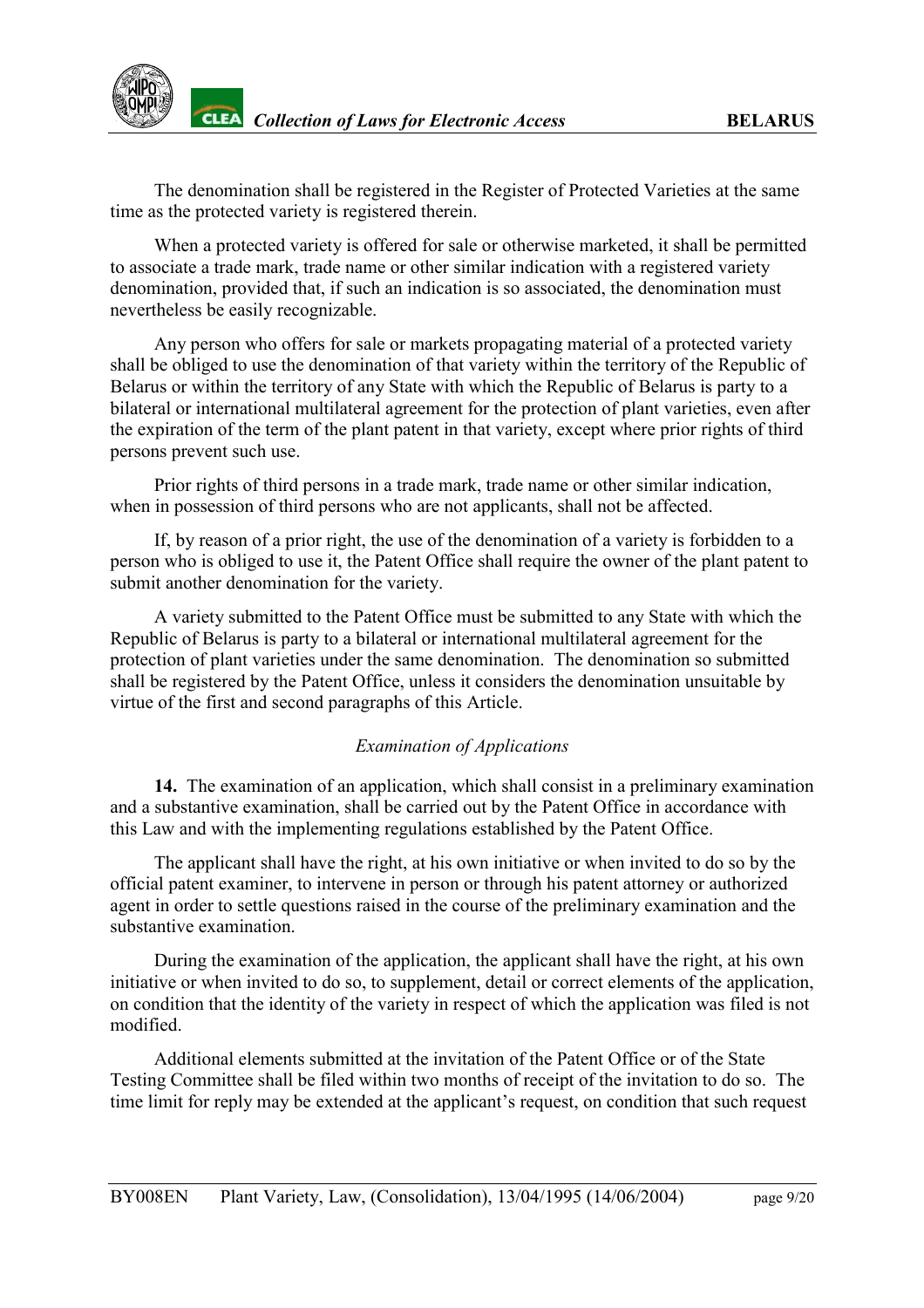

reaches the Patent Office before the expiry of the time limit. In such case, the examination period shall be extended accordingly.

If the applicant has not complied with the prescribed time limit or has not replied to the examiner's invitation, the application shall be deemed withdrawn.

An application may be withdrawn at the applicant's request.

Applications taken into consideration by the Patent Office shall not be returned to the applicant.

### *Preliminary Examination of Applications*

<span id="page-9-0"></span>**15.** An application shall be subject to preliminary examination within one month of the date of its receipt at the Patent Office.

The preliminary examination of the application shall serve to ensure that the required documents are all present and to determine whether the claimed variety relates to subject matter eligible for protection under this Law.

Where necessary, the applicant may be invited to provide more information with regard to his application within two months following the date of receipt of the invitation. In such case, the preliminary examination period shall be extended accordingly.

Where it is found during the preliminary examination that the claimed variety does not relate to subject matter eligible for protection under this Law or where the applicant fails to provide the necessary additional information within the period laid down or does not submit the documents that were missing on the date of receipt of the application, the application shall not be taken into consideration and the applicant shall be notified accordingly.

If the application is taken into consideration, the applicant shall be notified of the priority date of the variety.

In the event of disagreement with the decision taken on the preliminary examination, the applicant shall have the right to appeal to the Examination Appeal Board of the Patent Office (hereinafter referred to as "the Appeal Board") against the decision within two months following the date on which he received notification thereof. A decision on the appeal shall be taken within one month following its receipt.

### *Publication of Applications*

<span id="page-9-1"></span>**16.** The Patent Office shall publish the particulars of every application that has successfully undergone preliminary examination on expiry of a period of six months after the date of its completion. The list of published particulars shall be determined by the Patent Office. Once the particulars of the application have been published, any person shall be entitled to inspect the application documents.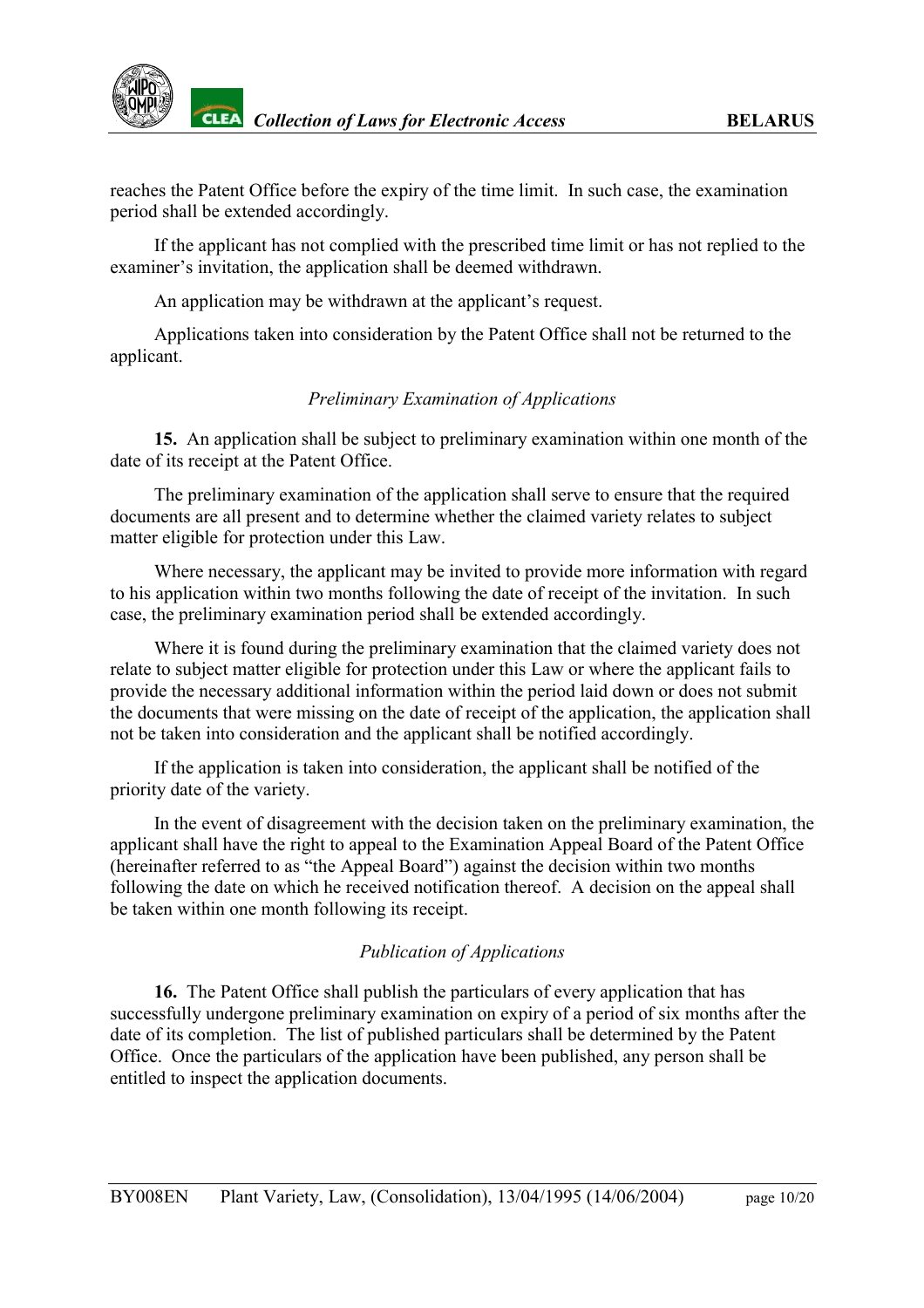

The particulars of the application shall not be published if, prior to expiry of the time limit for publication, the application has been withdrawn or the grant a plant patent has been decided or a final decision has been taken to refuse the application.

The creator of the variety shall be entitled to waive his right to be named as such in the publication of the particulars of the application if he is not the owner of the plant patent.

### *Provisional Legal Protection*

<span id="page-10-0"></span>**17.** A variety in respect of which an application has been filed shall, as from the date of publication of the application and up to the date of entry of the variety in the Register of Protected Varieties, enjoy provisional legal protection.

Any natural or legal person who uses the claimed variety during the period specified in the first paragraph of this Article shall be required to pay compensation to the owner of the plant patent, after the grant thereof, in an amount to be determined by agreement between the parties.

If the grant of a plant patent is finally refused, the provisional legal protection shall be deemed never to have existed.

During the period of the provisional legal protection of the claimed variety, the applicant shall enjoy the rights of the owner of the plant patent as referred to in Articles 6 and 7 of this Law.

### *Substantive Examination of Applications*

<span id="page-10-1"></span>**18.** The substantive examination of applications shall be carried out in order to verify the patentability of the variety and to determine its priority date if such has not been determined during the preliminary examination.

The substantive examination shall include the ascertaining of the novelty of the claimed variety, and also the assessment of the distinctness, uniformity and stability of the variety, and shall be performed within the time limits and on the basis of testing techniques to be established by the State Testing Committee.

In the course of the assessment of the distinctness, uniformity and stability of the variety the State Testing Committee may base its assessment on:

– growing or other tests with material of the variety carried out by the State Testing Committee<sup>.</sup>

– test results obtained under agreements concluded with organizations, institutions or individual persons of the Republic of Belarus, or with competent authorities for testing varieties in States with which the Republic of Belarus is party to bilateral or multilateral agreements for the protection of plant varieties;

– tests conducted by or on behalf of the applicant whether inside or outside the Republic of Belarus.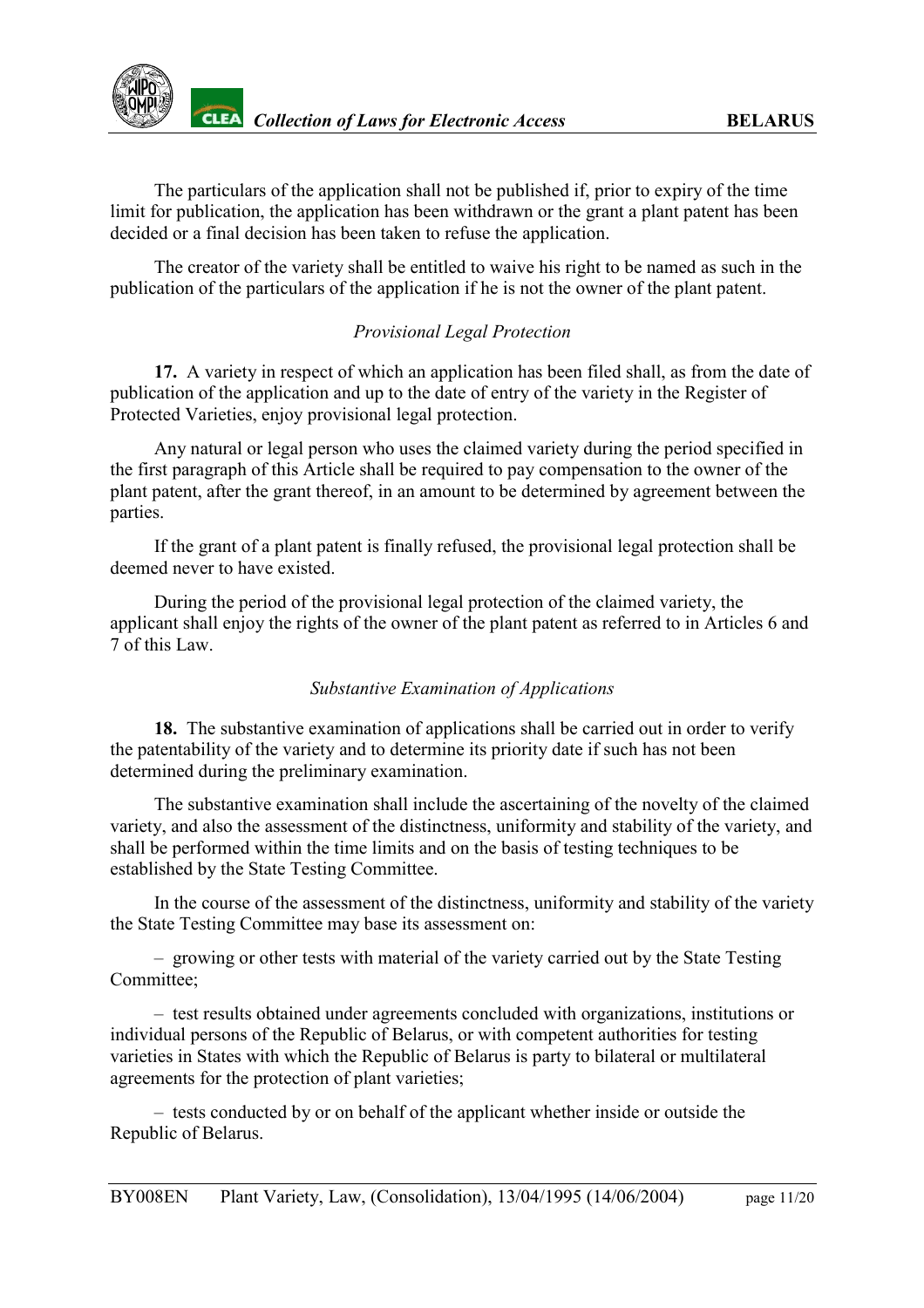The State Testing Committee may require the applicant to furnish all the necessary information, documents or propagating material, or to invite the applicant to conduct certain tests by himself.

The Patent Office shall base the results of the substantive examination as to distinctness, uniformity and stability on the report and the opinion of the State Testing Committee and shall take the decision to grant a plant patent or to refuse the application.

The applicant shall have the right to take cognizance of the documents used in the examination and to inspect the testing procedure.

The applicant may request, within two months of the date of receipt of the decision on his application, a copy of the documents cited against it, and also full information on test results.

### *Appeal Against Decisions on Applications and Reinstatement of Rights Contingent on Time Limits*

<span id="page-11-0"></span>**19.** In the event of disagreement with the decision taken as a result of the substantive examination, the applicant shall have the right, within three months of the date on which he received the decision or, if he has so requested, copies of the documents cited against his application or full information on test results, to appeal against that decision, setting out his arguments, to the Appeal Board. The appeal shall be considered within four months of the date on which it was received. In the case of a complex application, that period may be extended with the agreement of the applicant. The applicant shall have the right, either in person or through his agent, to take part in the consideration of his appeal.

The applicant may appeal to a court of justice against the ruling of the Appeal Board within a period of one year from the date on which the ruling was made.

An applicant who fails to comply with the time limits laid down in the fourth paragraph of Article 14, the third and sixth paragraphs of Article 15, the seventh paragraph of Article 18 and the first and second paragraphs of Article 19 of this Law may be reinstated in his rights by the Patent Office if he presents legitimate reasons and pays the prescribed fee.

The request for reinstatement of rights contingent on a time limit may be filed by the applicant no later than 12 months after expiry of the time limit concerned.

## *Publication of Particulars of Plant Patents*

<span id="page-11-1"></span>**20.** The Patent Office shall publish the particulars of the plant patent in the Official Bulletin of the Patent Office within six months as from the date on which the decision to grant a plant patent has been taken, and on condition that the applicant pays the prescribed fee for the grant of a plant patent. The particulars shall include the name of the plant patent owner, the name of the creator (or joint creators), where he has not declined to be mentioned as such, the effective date of the variety patent, the denomination of the protected variety and the description thereof.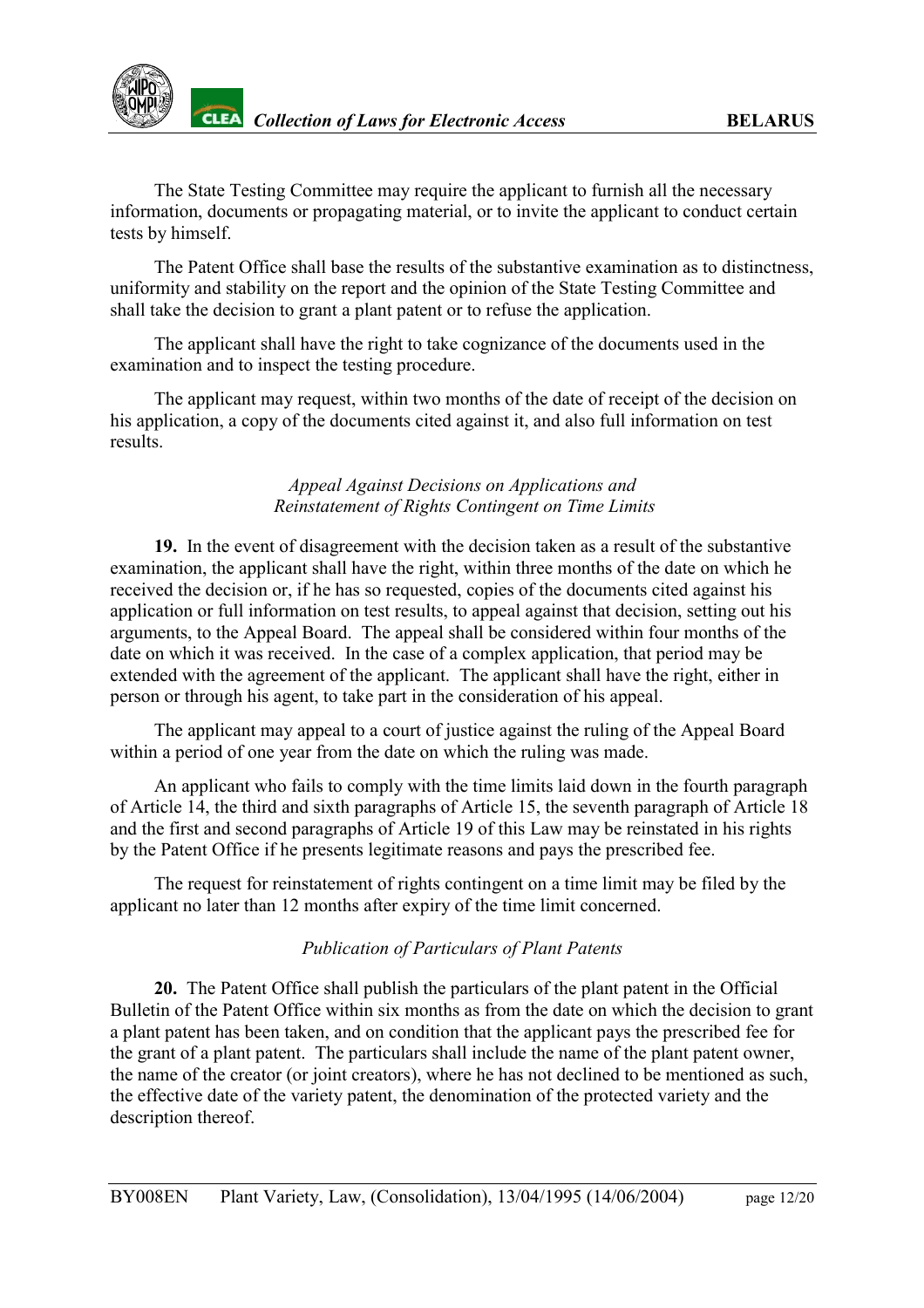

The full list of the published particulars shall be determined by the Patent Office.

The plant patent owner may request the Patent Office to rectify unintentional errors in the plant patent if they do not extend the scope of legal protection.

### *Registration of Varieties and Grant of Plant Patents*

<span id="page-12-0"></span>**21.** At the same time as it publishes the particulars of the plant patent grant, the Patent Office shall register the variety in the Register of Protected Varieties and shall issue a plant patent to the person in whose name the plant patent has been sought. If a plant patent has been sought in the name of more than one person, one single plant patent shall be issued to them.

The layout of the Register of Protected Varieties and the list of particulars registered therein, and also the layout of the plant patent and the list of particulars contained therein shall be determined by the Patent Office.

Where the creator is not the plant patent owner, the Patent Office shall issue him a breeder's certificate attesting his status as creator.

### **Chapter IV Revocation and Lapse of Plant Patents**

### *Opposition to the Plant Patent Grant*

<span id="page-12-1"></span>**22.** Throughout the term of its validity, a plant patent may be contested by any natural or legal person and invalidated under the following circumstances:

– where it is established that the criteria of patentability as to novelty and distinctness of the protected variety were not complied with at the time of the grant of the plant patent;

– where it is established that the criteria of patentability as to uniformity and stability of the protected variety were not complied with at the time of the grant of the plant patent, and the examination decision has been essentially based upon information and documents furnished by the applicant;

– the plant patent wrongly names the creator of the plant patent owner, unless the plant patent is transferred to the person so entitled.

No plant patent shall be invalidated for reasons other than those specified in the second, third and fourth subparagraphs of the first paragraph of this Article.

Opposition to the grant of a plant patent filed on the grounds specified in the second and third subparagraphs of the first paragraph of this Article shall be considered by the Appeal Board within six months of the date on which it was received. The opposition and the decision of the Appeal Board that lies therefrom shall be brought to the attention of the plant patent owner.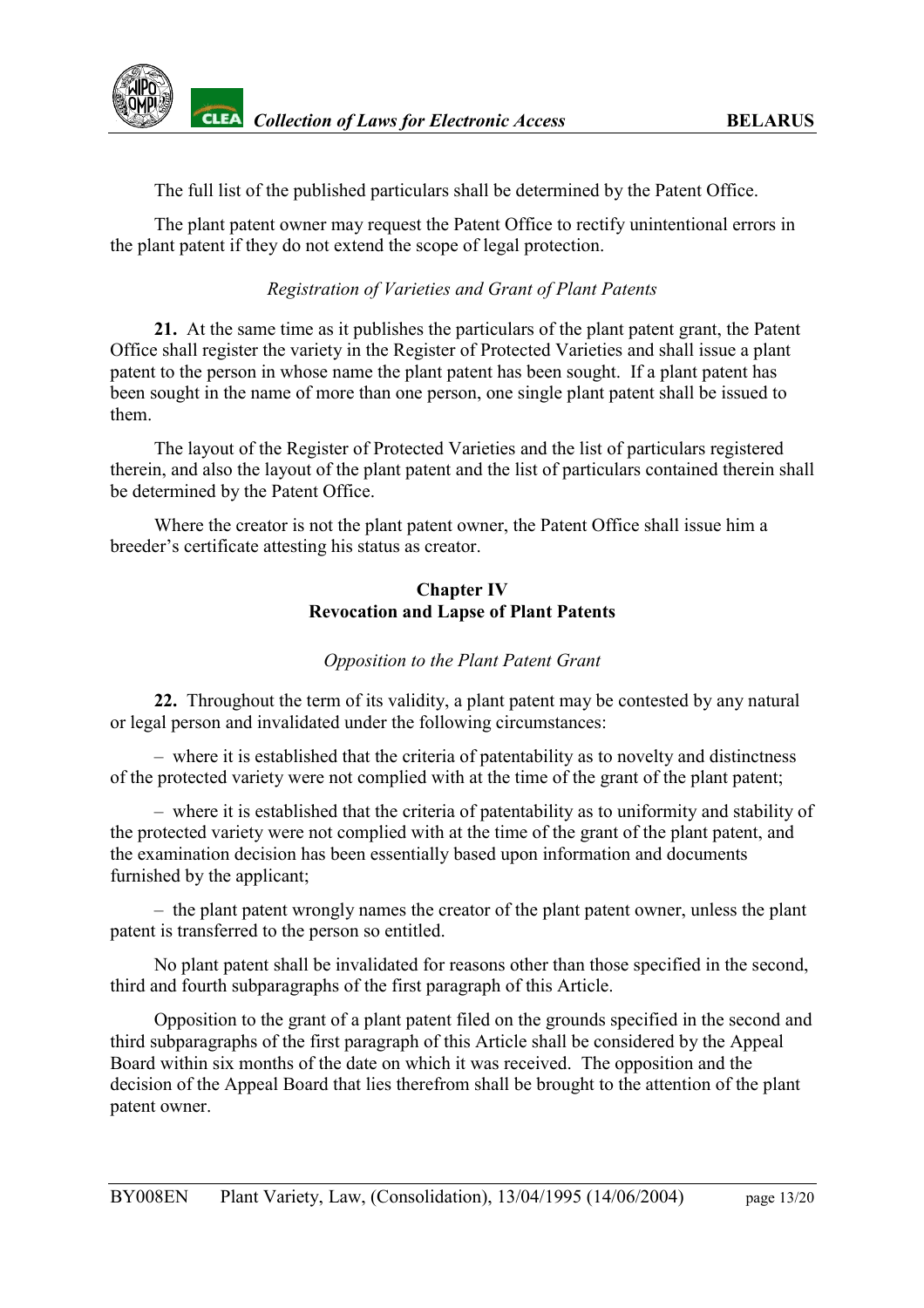

In the event of disagreement with the decision of the Appeal Board on the opposition to the grant of a plant patent taken on the grounds specified in the second and third subparagraphs of the first paragraph of this Article, any of the parties concerned may, within six months from the date of the decision, appeal to the Supreme Court of the Republic of Belarus.

Opposition to the grant of a plant patent filed on the grounds specified in the fourth subparagraph of the first paragraph of this Article shall be considered by the Appeal Board on the basis of the court's ruling on the authorship of the variety or the identification of the plant patent owner.

### *Premature Termination of Plant Patents*

<span id="page-13-0"></span>**23.** The validity of a plant patent shall terminate prematurely

– in the event of total invalidation of the plant patent under Article 22 of this Law;

– in the event of failure to pay the annual maintenance fee within the prescribed time limit;

– at the written request of the plant patent owner, filed with the Patent Office;

– if the conditions of patentability as to uniformity and stability of the protected variety are no longer fulfilled;

– if, after being invited to do so, the owner of the plant patent does not provide the Patent Office, within a prescribed period, with the information, documents or material deemed necessary for verifying the maintenance of the variety or, where the denomination of the protected variety is cancelled, propose another suitable denomination.

No plant patent shall be prematurely terminated for reasons other than those referred to above.

The Patent Office shall publish information on prematurely terminated plant patents in its Official Bulletin.

#### **Chapter V Use of Protected Varieties**

### *Use of Protected Varieties*

<span id="page-13-1"></span>**24.** Where two or more persons are owners of the same plant patent, their relations with regard to the use of the variety under the plant patent shall be determined by agreement between them. In the absence of agreement, each of the owners may use the variety at his discretion, except with respect to the licensing or assignment of the plant patent.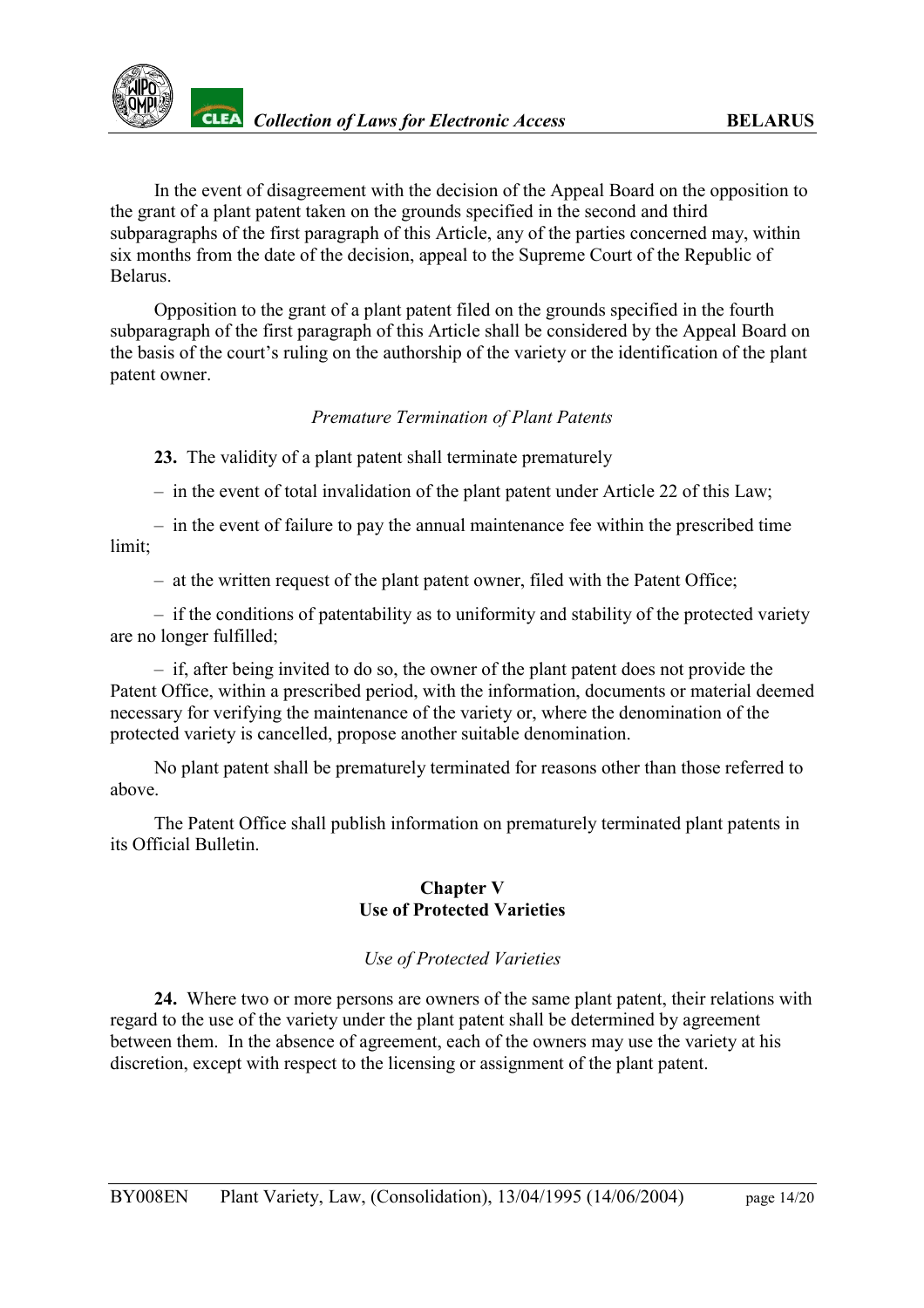

Any natural or legal person wishing to use the protected variety in the territory of the Republic of Belarus shall be required to conclude a licensing agreement with the plant patent owner.

### *Licensing Agreements*

<span id="page-14-0"></span>**25.** By means of a licensing agreement, the plant patent owner (licensor) grants, within the limits specified in the agreement, the right to use a protected variety to another person (licensee) and the latter undertakes to pay the licensor the agreed amounts and perform such acts as are provided for in the exclusive or non-exclusive licensing agreement.

An exclusive licensing agreement grants to the licensee the exclusive right to use a protected variety within the territory and the time limits laid down in the agreement. By means of an exclusive licensing agreement, the licensee may be authorized to grant sublicenses and to bring an action against any infringer of the plant patent. The right of the licensor to use the plant patent by himself shall be specifically laid down in the exclusive licensing agreement.

A non-exclusive license confers on the licensee the right to use the protected variety and to grant licenses to third parties. A non-exclusive license allows the licensor to maintain all the rights deriving from the plant patent or to perform all the acts specified in Articles 6 and 7 of this Law, and to grant as many non-exclusive licenses as may be possible in respect of all or any of the acts referred to in the said Articles.

#### *Open Licensing*

<span id="page-14-1"></span>26. The owner of a plant patent may communicate to the Patent Office, for official publication, a declaration in which he undertakes to grant to any person the right to use the protected variety on the basis of a non-exclusive license. In such cases, the plant patent maintenance fee shall be reduced by 50% as from the year following the year of publication of the declaration.

Any person who announces his intention to use the protected variety shall be required to conclude with the plant patent owner a licensing agreement.

### *Compulsory Licensing*

<span id="page-14-2"></span>**27.** Where the owner of a plant patent has failed to use or insufficiently used a variety in the territory of the Republic of Belarus within three years following the date of registration of the variety in the Register of Protected Varieties, any person who wishes to use the protected variety and is in a position to do so, but with whom the owner of the plant patent has refused to conclude a licensing agreement, may apply to the courts for the grant of a non-exclusive compulsory license, in which the limits on the use of the variety, the amount, dates and procedure for payment of royalties, as also the amount of propagating material of the protected variety shall be laid down.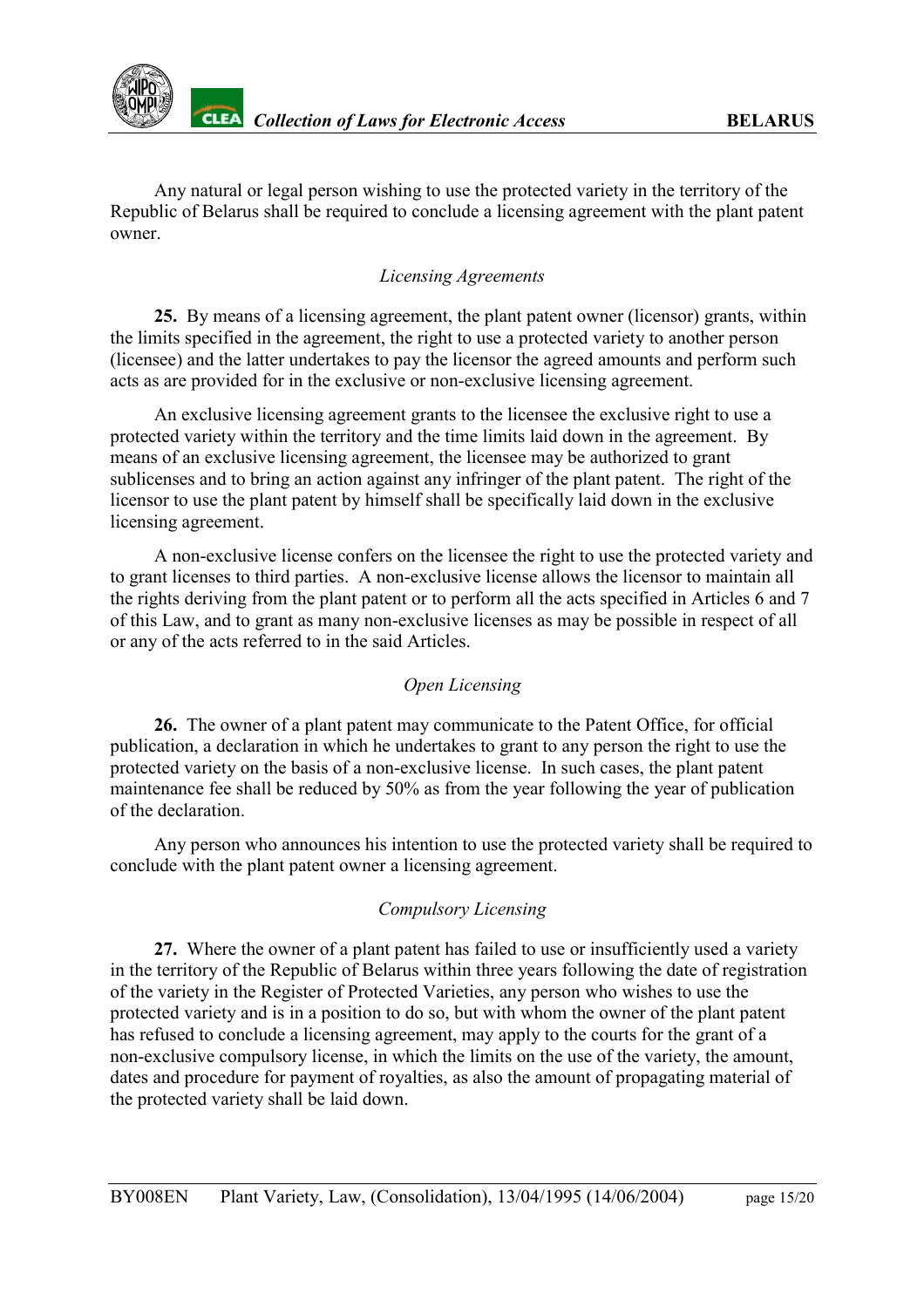

The compulsory license shall not be granted if the owner of the plant patent is able to prove that the failure to use or the insufficient use of the variety is justified by legitimate reasons.

The compulsory license may be terminated by the court within the whole period of its duration where the licensee fails to fulfil the conditions under which that license has been granted to him.

### *Infringement of the Plant Patent*

<span id="page-15-0"></span>**28.** Any natural or legal person using a protected variety in a manner contrary to Articles 6 and 7 of this Law shall be deemed to be infringing the plant patent.

At the request of the owner of a plant patent, it shall be ordered that infringement of the plant patent cease and that the owner of the plant patent be compensated by the infringer for damages incurred, in accordance with the legislation of the Republic of Belarus.

The exclusive licensee may also bring an action against the infringer of the plant patent, except where the licensing agreement provides otherwise.

#### *Maintenance of Characteristics of the Protected Variety*

<span id="page-15-1"></span>**29.** The owner of a plant patent shall, throughout the period of the validity of the plant patent, maintain the protected variety in a condition which ensures that the variety continues to show the characteristics defined for the protected variety when the plant patent was granted.

The owner of a plant patent shall provide the State Testing Committee with propagating material of the protected variety requested by it in order to conduct check tests as to distinctness, uniformity and stability, including facilities for the inspection of the measures taken for the maintenance of the variety.

### **Chapter VI Institutional Basis for the Legal Protection of Varieties and Defense of the Rights of Creators and of Plant Patent Owners**

### *The Patent Office*

<span id="page-15-2"></span>**30.** The Patent Office shall, in accordance with this Law, carry out an integrated policy in the field of legal protection of varieties. It shall receive applications for the grant of plant patents, undertake their examination, grant plant patents or refuse applications, register varieties, issue plant patents, publish official information, publish methodological recommendations on how to apply this Law.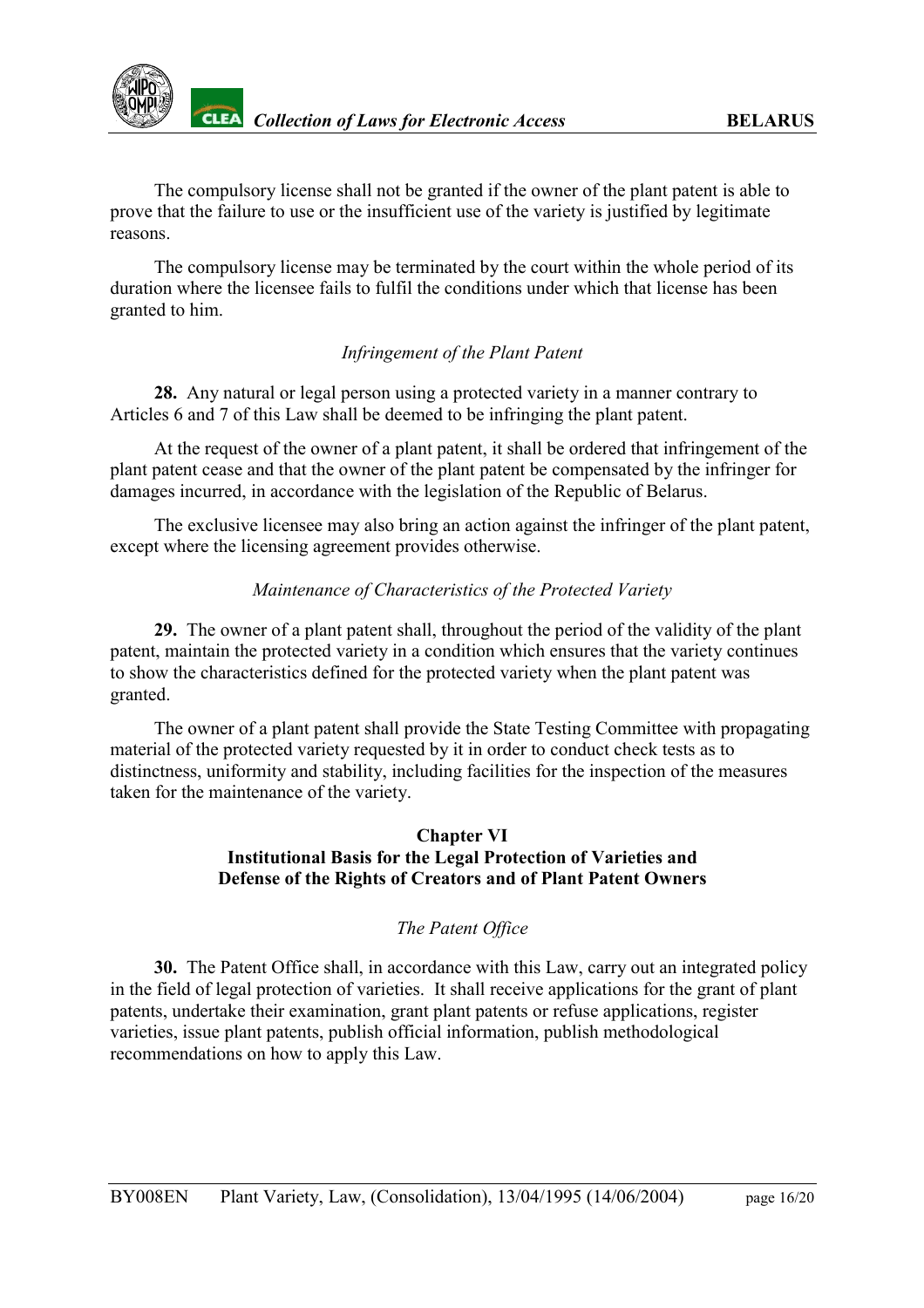### *The State Testing Committee*

<span id="page-16-0"></span>**31.** The State Testing Committee shall examine whether the claimed variety is new. It shall assess the distinctness, uniformity and stability of varieties in respect of which applications have been filed, prepare reports and give opinions to the Patent Office on the distinctness, uniformity and stability of varieties, and perform such other functions as specified in the Regulations for Testing Varieties as to Patentability to be enacted by the Council of Ministers of the Republic of Belarus.

### *Bodies Responsible for Hearing Disputes Arising from Infringement of Plant Patent Legislation*

<span id="page-16-1"></span>**32.** Disputes arising from infringement of the legislation on plant patents shall be heard by the district (or municipal) courts, the Municipal Tribunal of Minsk, the regional courts, the Supreme Court of the Republic of Belarus and by the commercial courts.

#### *Competence of the Supreme Court of the Republic of Belarus Responsible for Hearing Disputes Arising from Infringement of Plant Patent Legislation*

<span id="page-16-2"></span>**33.** The Supreme Court of the Republic of shall, in particular, hear disputes concerning:

- the authorship of a variety;
- the identification of the plant patent owner;

– infringement of the exclusive right to use a protected variety and of the other economic rights of the plant patent owner;

– the conclusion and execution of licensing agreements for the use of a protected variety;

– the payment of compensations under this Law.

### *Liability for Infringement of Creator's (Breeder's) Rights*

<span id="page-16-3"></span>**34.** Any person who usurps authorship, acquires the status of joint creator by coercion or without authorization of the creator discloses the subject matter of an application shall be liable under the applicable legislation.

### *Liability for Infringement of Plant Patent Legislation*

<span id="page-16-4"></span>**35.** Any person who, in the pursuance of his duties, shows negligence or bad faith in the drawing up of an application, in the use of a variety or in the payment of remuneration to creators shall be liable under the applicable legislation.

An official plant patent examiner shall be liable to disciplinary sanctions if he discloses the subject matter of an application prior to its publication, unless the nature of the disclosure makes him liable to criminal sanctions under the applicable legislation.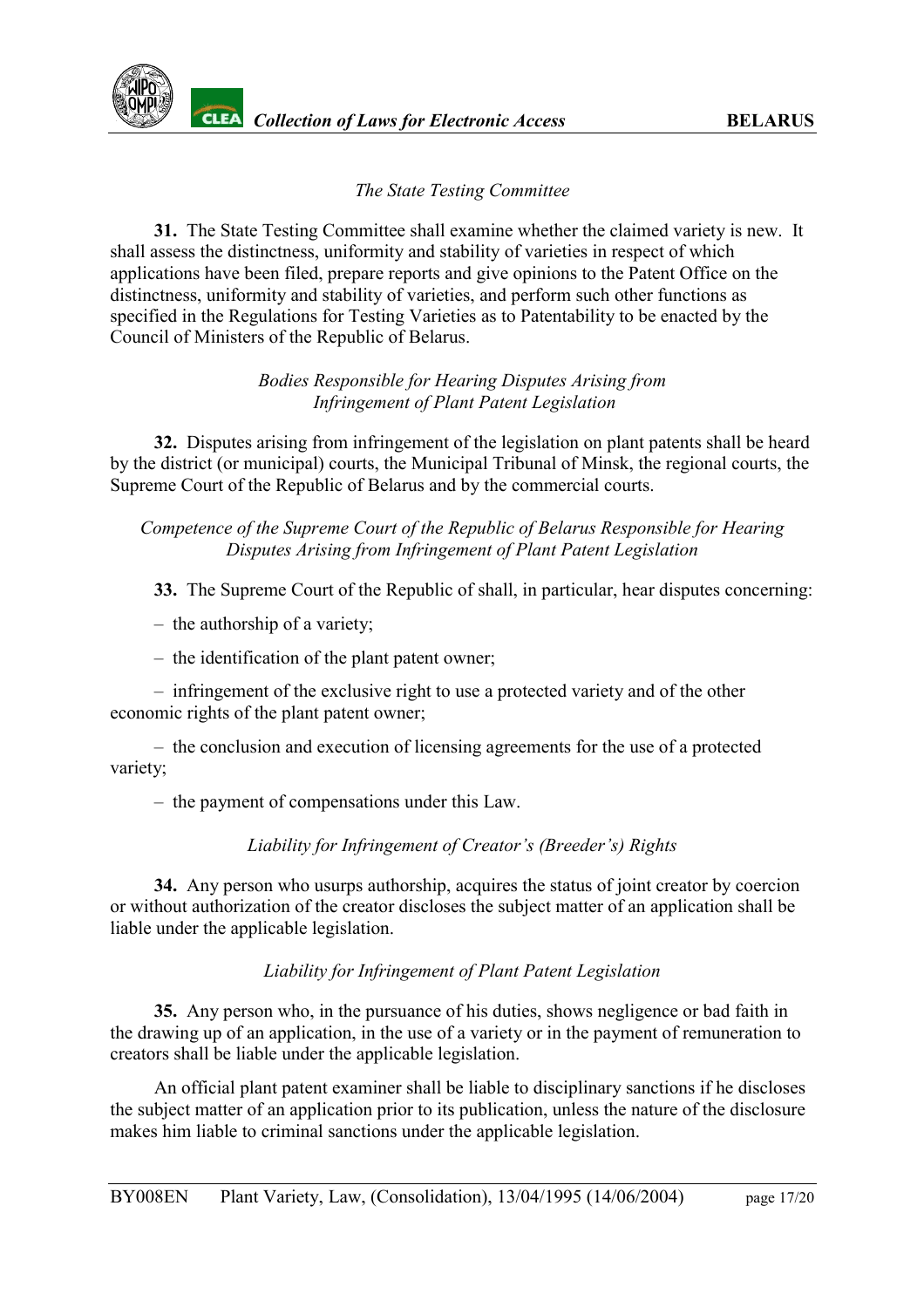

Officials or other employees of the Patent Office and of the State Testing Committee may not, for the duration of their employment and for three years following the termination of their employment, either file applications or directly or indirectly acquire rights in a plant patent or draw up applications on behalf of any other person.

### *Inheritance of Rights*

<span id="page-17-0"></span>**36.** The right to file an application and to obtain a plant patent, the exclusive right of the plant patent owner to use the variety, and also the right to remuneration and the income deriving from the use of the variety shall be transferable by succession.

#### **Chapter VII Final Provisions**

*Fees*

<span id="page-17-1"></span>**37.** Fees and charges shall be payable for the performance of any legal act relating to plant patents. The list of acts for which fees are payable, the amounts of the fees and the time limits for paying them, the conditions governing exemption from fees, reduction or reimbursement of fees shall be determined by the Council of Ministers of the Republic of Belarus.

Fees may be paid by the applicant, the owner of the plant patent, or any other interested natural or legal person.

#### *Right to Protect Varieties Abroad*

<span id="page-17-2"></span>**38.** The creator (breeder) or his successor in title shall be entitled to file applications and seek plant patents abroad.

The creator (breeder) or his successor in title may choose any State, with which the Republic of Belarus is bound by bilateral or international multilateral agreements for the protection of plant varieties, at whose competent authority to file his first application for the protection of his variety.

The creator or his successor in title may file subsequent applications to the competent authorities of other States parties to international multilateral agreements for the protection of plant varieties without waiting for the grant to him of the plant patent by the competent authority of the State with which the first application was filed.

The Patent Office shall not refuse to grant a plant patent to the applicant who is a national of any State with which the Republic of Belarus is bound by bilateral or international multilateral agreements for the protection of plant varieties and shall not limit the term of that plant patent on the grounds that protection for the same variety has not been applied for, has been refused or has expired in any other such State.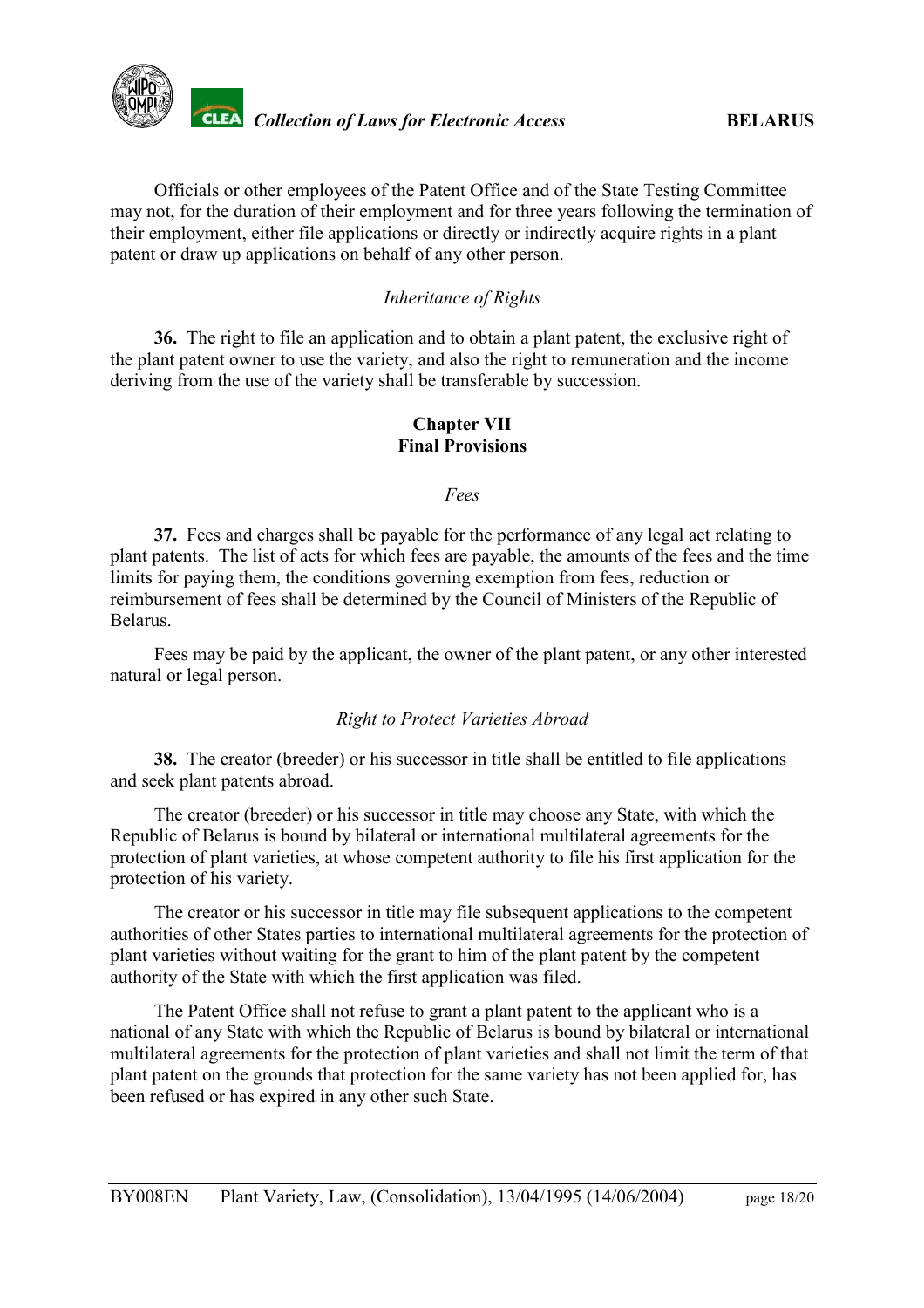

### *Rights of Foreign Natural and Legal Persons and of Stateless Persons*

<span id="page-18-0"></span>**39.** Foreign natural and legal persons and stateless persons shall enjoy the rights provided by this Law and other legislative texts on the protection of plant varieties of the Republic of Belarus on the same footing as natural and legal persons of the Republic of Belarus, except as otherwise provided in this Law or in other laws of the Republic of Belarus.

#### <span id="page-18-1"></span>*Rights of Enterprises Established in the Republic of Belarus with Foreign Capital*

**40.** The provisions of this Law shall apply to enterprises established in the Republic of Belarus with foreign capital.

#### *International Treaties*

<span id="page-18-2"></span>**41.** Where an international treaty to which the Republic of Belarus is party contains provisions that differ from those laid down in this Law, the provisions of the international treaty shall prevail.

### *Effects in Belarus of Author's Certificates, Certificates or Applications under the Regulations for the Legal Protection of New Varieties of Plants in the Soviet Union*

<span id="page-18-3"></span>**42.** The effects of author's certificates or certificates for new plant varieties granted under the Regulations for the Legal Protection of New Varieties of Plants in the Soviet Union shall be valid in the territory of the Republic of Belarus in accordance with the provisions of the applicable legislation of the Soviet Union before this Law has entered into force.

Authors and applicants shall have the right to file joint requests for the grant of plant patents of the Republic of Belarus with respect to varieties in relation to which a 25-year term from the filing date of the application has not yet expired. The requests shall be filed with the Patent Office.

Applicants wishing to maintain the effects of their applications for the grant of author's certificates for new varieties filed before this Law has entered into force, for which tests have been conducted by the State Committee for the Testing of Agricultural Crops to the Ministry of Agriculture and Food Economy of the Republic of Belarus and decisions have been taken with a view to their conditioning, shall have the right, jointly with authors, to request that they be granted plant patents of the Republic of Belarus if the said varieties fulfil the criteria of patentability under this Law.

The request shall be filed with the Patent Office within a period of 12 months following the date of entry into force of this Law.

The applications in respect of which the above-mentioned requests have been filed within the specified time limits shall be processed according to the provisions of this Law, except for the requirements of novelty under Article 2 thereof.